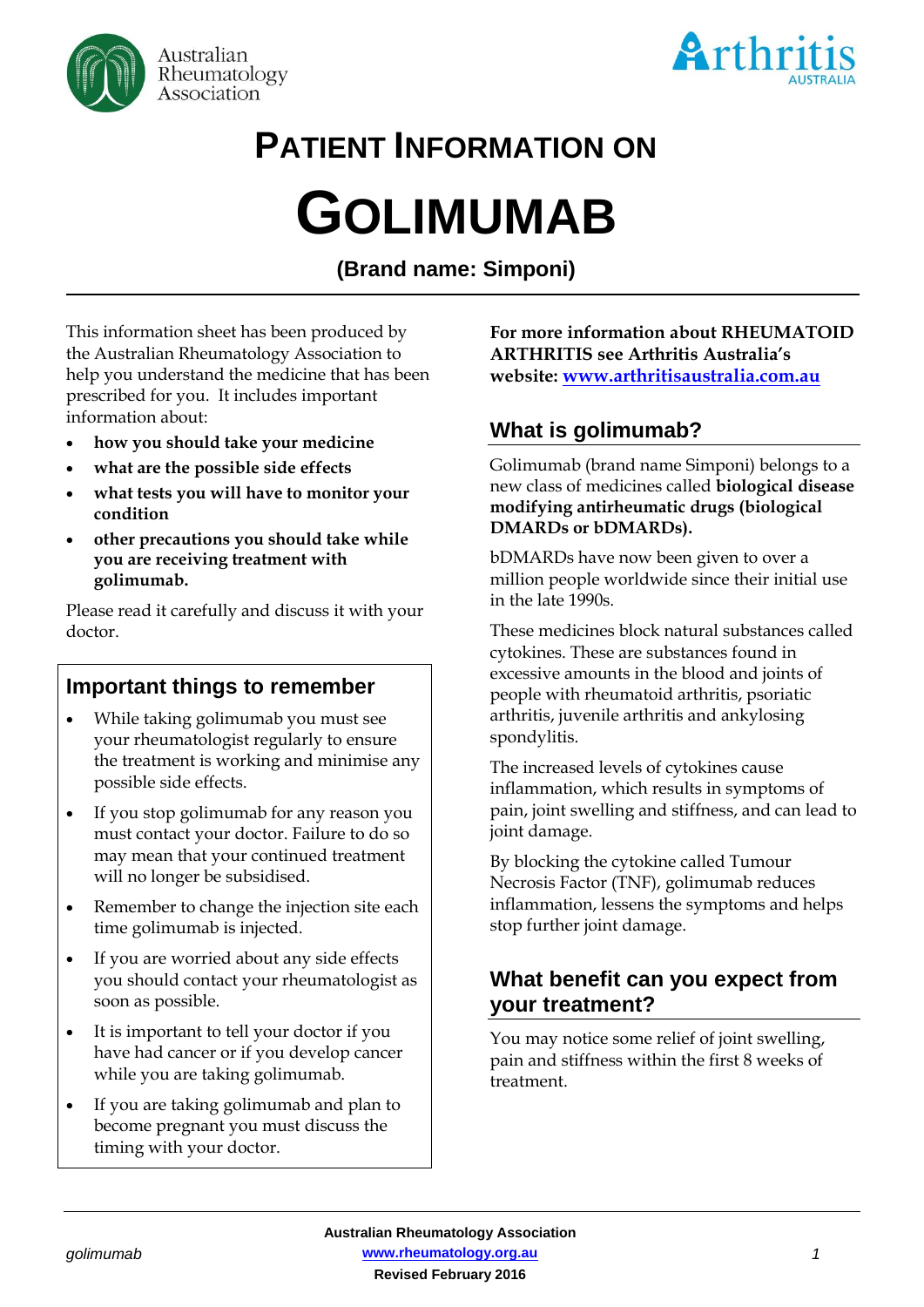# **Stopping golimumab**

If golimumab treatment is stopped for more than a few weeks there is a risk that your condition will get worse again. Continue with your treatment unless advised by your doctor or unless side effects develop (see *Side effects*).

If you stop golimumab for any reason you **must** contact your doctor. Failure to do so may put your ability to continue on subsidised treatment at risk.

## **How will your condition be monitored?**

In view of the current prescribing restrictions for all bDMARDs:

- Golimumab will only be given if your disease is active and if standard treatments have been unsuccessful.
- It will not be continued unless it helps your condition. This will be assessed at least 12 weeks after the start of treatment.
- Blood tests will be required during your treatment to monitor your condition and to determine the effectiveness of treatment.
- The frequency of blood tests will depend on what other medicines you are taking and what other illnesses you might have. Your rheumatologist will determine the frequency of tests required.

## **How is golimumab taken?**

Golimumab is injected under the skin of the abdomen or thigh.

It can be injected by your doctor, nurse, carer or by you. If injecting yourself, be sure to follow the detailed instructions carefully to ensure the best response. It is particularly important to change the injection site each time.

### *What is the dosage?*

The usual dose for adults with rheumatoid arthritis is 50mg once every month.

#### *Can other medicines be taken with golimumab?*

Golimumab may be used with other arthritis medicines including:

- other DMARDs such as methotrexate
- steroid medicines such as prednisolone or cortisone injections into the joint
- anti-inflammatory medicines (NSAIDs) such as naproxen (Naprosyn) or ibuprofen (Brufen, Nurofen)
- simple pain medicines such as paracetamol and combined pain medicines such as Panadeine and Panadeine Forte.

Golimumab cannot be used with other bDMARDs.

There are separate information sheets for the medicines mentioned above.

## **Are there any side effects?**

You might experience side effects with your treatment. Contact your doctor if you have any concerns about possible side effects. Many side effects disappear when golimumab treatment is stopped.

#### *Most common possible side effects*

- *Mild pain, swelling or itching* at the site of the injection are very common (up to 10% of patients) but can be reduced by applying ice and antihistamine/steroid creams to the injection site.
- *Headaches, cough and stomach and bowel discomfort* may also occur.
- As golimumab affects the immune system, *mild infections*, particularly of the upper respiratory tract (e.g. colds, sinusitis) may occur more frequently than usual. Treatment with golimumab may need to be temporarily stopped so contact your doctor for advice.

#### *Less common or rare possible side effects*

- *Serious infections* such as tuberculosis (TB) are seen rarely, and screening for TB is needed before treatment begins (see *Precautions*).
- Rarely golimumab may cause an *allergic reaction* with itchy, red skin or a rash or a feeling of tightness in the chest and difficulty breathing.
- Side effects involving the *nerves, such as inflammation of the nerve to the eye*, may also occur very rarely, causing changes in vision or sensation.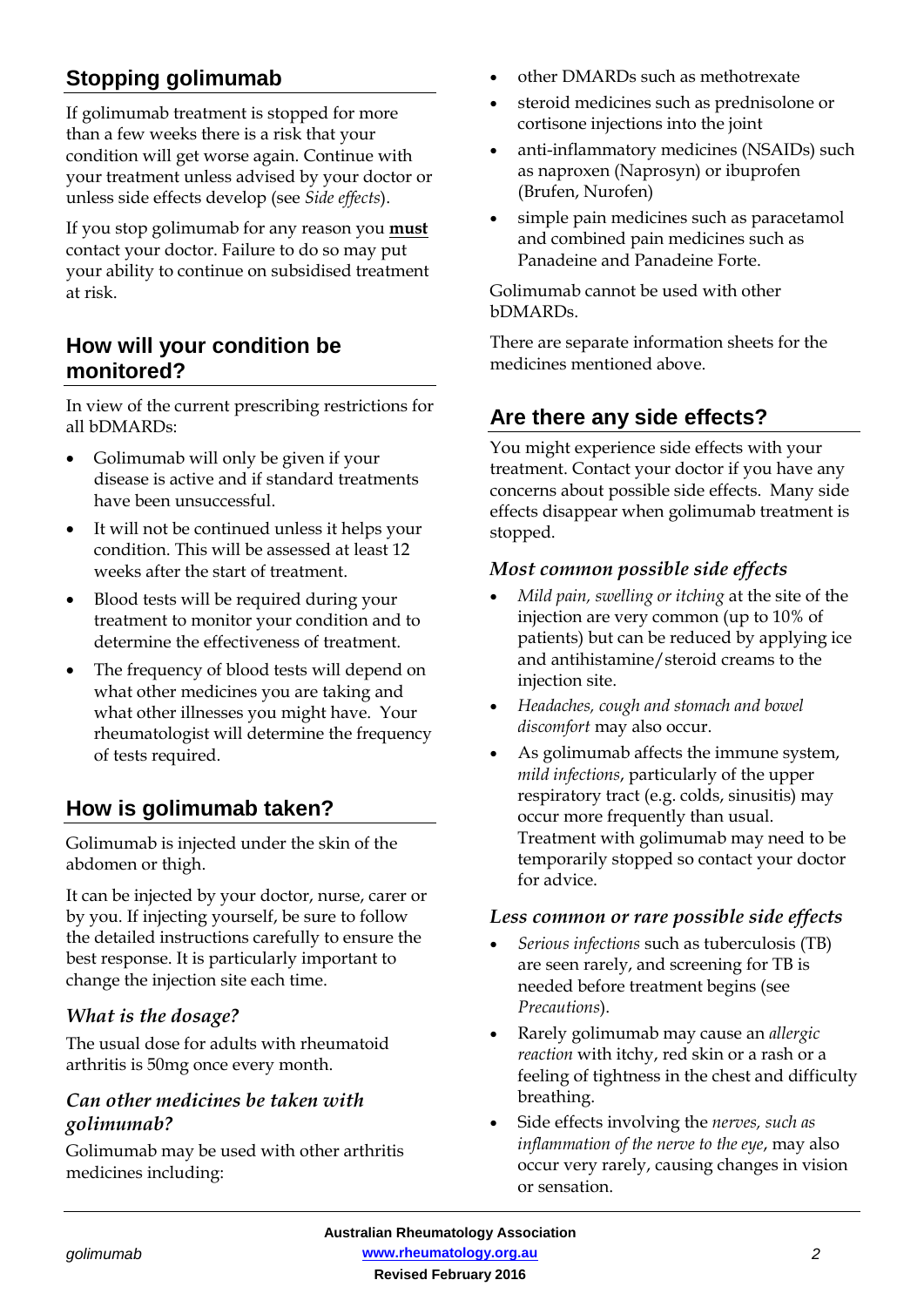- Very rarely *'drug-induced lupus'* has occurred with symptoms of rash, fever and increased joint pain.
- It is still unclear from research if there is an increased risk of cancer due to golimumab treatment (see *Precautions*).

## **What precautions are necessary?**

#### *Infections*

- If you have an active infection of any kind, treatment with golimumab will not be given until the infection is treated successfully.
- Golimumab will not be given if you have active untreated tuberculosis (TB) or HIV (AIDS) infection as it is likely to make these conditions worse.
- If you have latent (inactive) TB preventative anti-TB treatment will be started at least 4 weeks before golimumab. The anti-TB treatment will usually need to be taken for 9 months.
- Hepatitis B or C infection may not necessarily exclude treatment.
- Because of the risks associated with infection the following tests may be conducted before commencing treatment with golimumab:
	- blood tests for hepatitis B and C
	- chest x-ray and two step Tuberculin Skin Test (Mantoux) or QuantiFERON blood test for tuberculosis (TB)
	- HIV tests are required for those who are at risk of this infection.

#### *Precautions with other diseases*

- People with multiple sclerosis should not be treated with golimumab due to the possible effects on the nerves.
- People with moderate to severe heart failure may not be treated with golimumab as the medicine can make heart failure worse.
- People with systemic lupus erythematosus (lupus/SLE) are not usually given golimumab but each case will be assessed individually.

#### *Use with other medicines*

• Golimumab can interact with other medicines. You should tell your doctor (including your general practitioner,

rheumatologist and others) about all medicines you are taking or plan to take. This includes over the counter or herbal/naturopathic medicines.

- You should also mention your treatment when you see other health professionals.
- Golimumab does not increase the risk of side effects from low dose aspirin (taken for prevention of heart attack and strokes).

#### *Vaccines*

- If you are on golimumab it is recommended you should not be immunised with 'live' vaccines such as MMR (measles, mumps and rubella), OPV (oral polio virus), BCG (Bacillus Calmette Guerin) or yellow fever. Talk with your rheumatologist before receiving any vaccines.
- Pneumovax and the combined yearly seasonal flu/swine flu vaccinations are safe and recommended to reduce your risk of those infections.

#### *Surgery*

If you require surgery for any reason, treatment with golimumab will be stopped before surgery. It will be restarted again after the operation at a time agreed by your surgeon and rheumatologist. Treatment will be restarted once the wound is healed and if there is no infection present.

#### *Use with alcohol*

- You may drink alcohol while taking golimumab. However, if you are also taking methotrexate you should be particularly cautious about your alcohol intake.
- It is not known precisely what level of drinking is safe when on methotrexate, however there is general agreement that 1 to 2 standard drinks taken once or twice a week is unlikely to cause a problem.
- Drinking more than 4 standard drinks on one occasion, even if infrequently, is strongly discouraged.